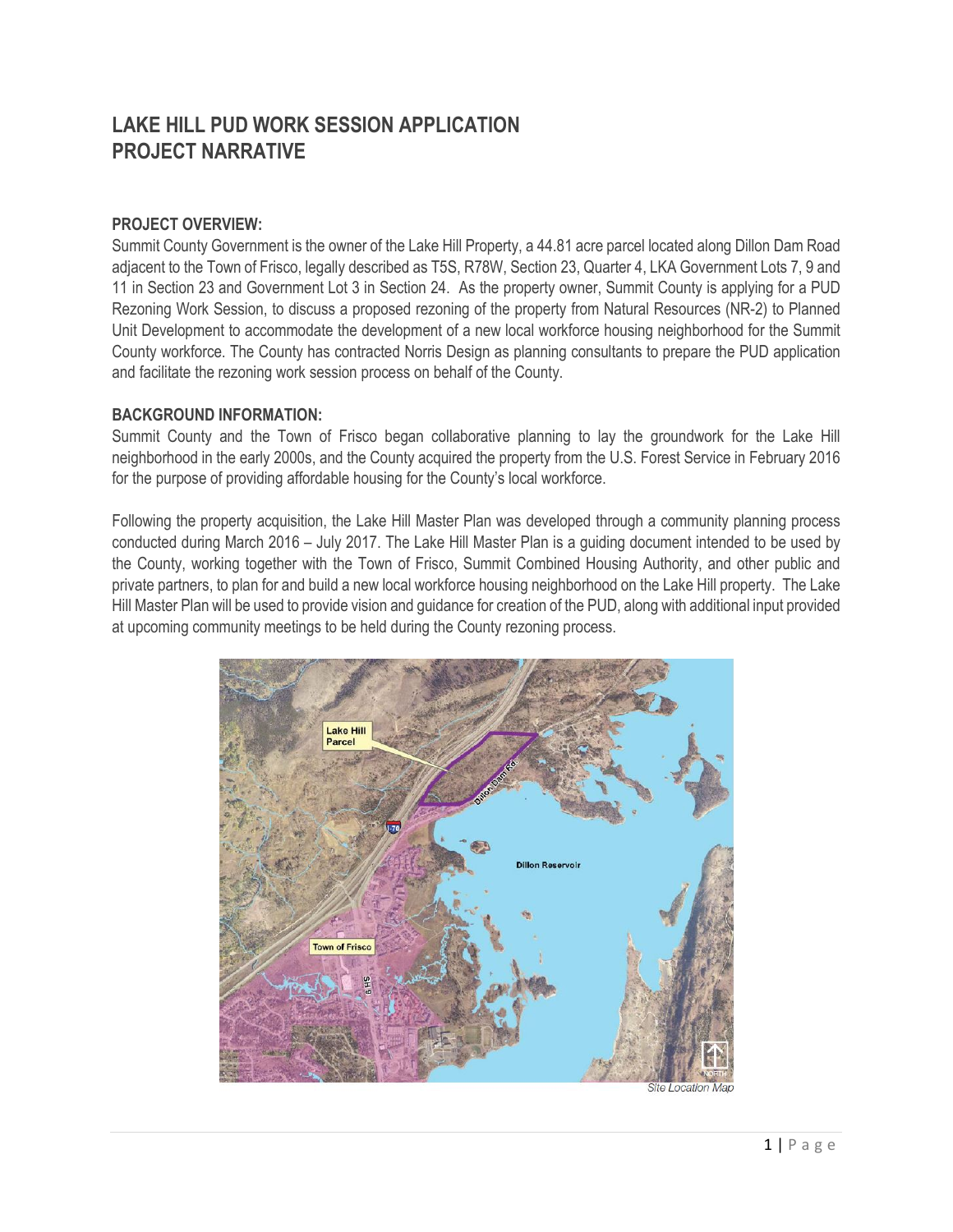#### **SITE DESCRIPTION AND TOTAL DEVELOPMENT AREA:**

The Lake Hill property is a 44.81-acre site located adjacent to the northeast limits of the Town of Frisco, in unincorporated Summit County. The property is situated between Interstate 70 (I-70) and the Dillon Dam Road, and generally slopes from northwest to southeast (from I-70 towards Dillon Reservoir), with stunning views of Dillon Reservoir and the surrounding mountain ranges. The right-of-way for I-70 forms the northwesterly property line and the Dillon Dam Road right-of-way forms the southeasterly boundary. A residential condominium development, Lake Forest Condominiums, is located adjacent to the southern parcel boundary within the Town of Frisco, and National Forest Service land is located to the north. The property has been logged to remove mountain pine beetle infested trees, and there are no structures or improvements on the property with the exception of overhead and underground electric and natural gas utilities. Vegetation consists primarily of scattered evergreens and aspen trees with dryland grasses and shrubs. No wetlands have been identified on the parcel; after accounting for the steeper sloped areas and utility easements, the usable acreage for development is approximately 40 acres**.** 

The site is well suited for workforce housing because of its central location in the County and its proximity to public transit, recreational amenities and other community services. The Summit County Recreational Pathway (Rec Path) system is located immediately south of the property providing bicycle access along the Dillon Dam Road to Frisco and to Dillon, and the Summit Stage bus service currently operates the local public transit network within close proximity to the property. The property provides key opportunities to leverage the site's south-facing slopes and views, as well as connections to roads, public transit routes, the Rec Path system and other community amenities. The Existing Conditions Plan is attached as Exhibit A.



**Frisco Connectivity Map**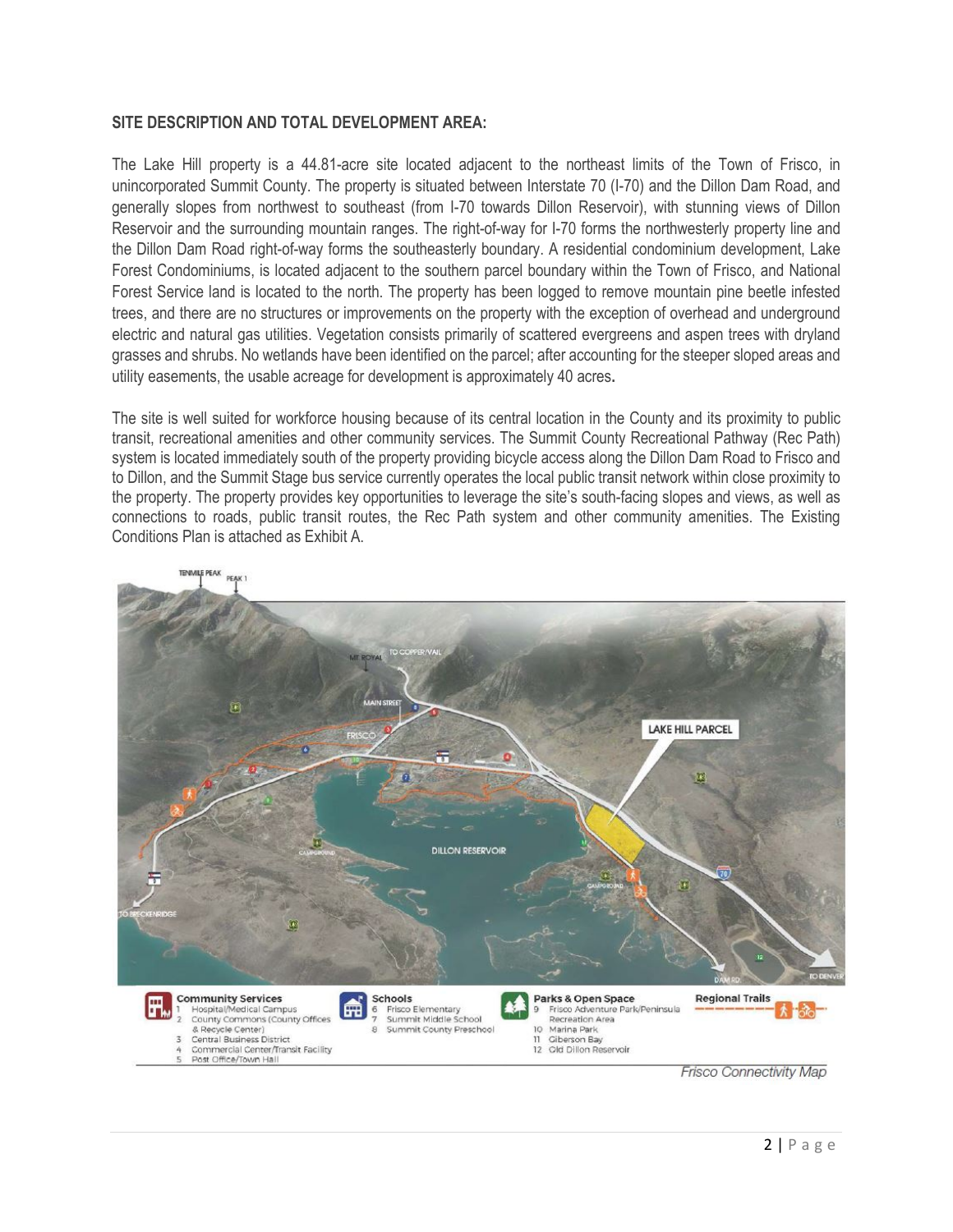## **OVERALL DEVELOPMENT GOALS AND KEY COMPONENTS OF DEVELOPMENT:**

The overall development goal is to create a vibrant residential community that blends into the development pattern of the adjacent Town of Frisco and provides a variety of Affordable Workforce Housing units, ranging from single family homes to multifamily apartments and condominiums, to address the range of workforce housing needed in the Tenmile Basin and the surrounding Summit County community.

#### **Key development objectives:**

- 1. **Housing Diversity:** Develop a mix of housing styles and types, with both rental and ownership opportunities that provide housing choices affordable to a variety of income levels to encourage a healthy, diverse community and address the range of Tenmile Basin workforce housing needs identified in the most recent Summit County Workforce Housing Needs Analysis.
- 2. **Efficient Land Use and Livability:** Maximize the number of housing units on the property while providing a sense of place, neighborhood livability, environmental sensitivity and ensuring compatibility with adjacent development and land uses.
- 3. **Connectivity and Sustainability:** Provide a network of open space, interconnected walking and biking trails, neighborhood parks and amenities, and accessibility to transit to foster a multi-modal and sustainable neighborhood.
- 4. **Flexibility and Economic Viability:** Provide flexibility for future site development to be programmed to best meet changing workforce housing needs over time and establish a financially viable and executable implementation plan to efficiently guide future construction and property development.

#### **Proposed Land Uses and Areas:**

The PUD Designation establishes the following four distinct Planning Areas, as shown on the attached Exhibit B – Planning Areas Map:

- a. **Planning Area A**  Single Family/Duplex/Townhome Residential
- b. **Planning Area B** Mixed Residential and Community Facilities
- c. **Planning Area C** Multifamily Residential
- d. **Planning Area D**  Open Space

For each Planning Area, the PUD establishes the land uses that shall be permitted, a conceptual development plan and development standards and conditions, which must be adhered to by the owner/developer of the Property.

| <b>Planning Area</b>   | <b>Land Uses</b>                                                                                                                                                                    | <b>Dwelling Units</b> | <b>Acres</b> |
|------------------------|-------------------------------------------------------------------------------------------------------------------------------------------------------------------------------------|-----------------------|--------------|
| Planning Area A (PA-A) | Single Family, Duplex and Townhome Residential                                                                                                                                      | 58                    | 8.3          |
| Planning Area B (PA-B) | Mixed Residential, including all residential housing<br>types (single family, duplex, townhomes and<br>multifamily apartments and condominiums), and<br><b>Community Facilities</b> | 128                   | 14.8         |
| Planning Area C (PA-C) | Multifamily apartments and condominiums                                                                                                                                             | 250                   | 14.4         |
| Planning Area D (PA-D) | Open Space                                                                                                                                                                          |                       | 7.3          |
| <b>TOTAL</b>           |                                                                                                                                                                                     | 436                   | 44.8         |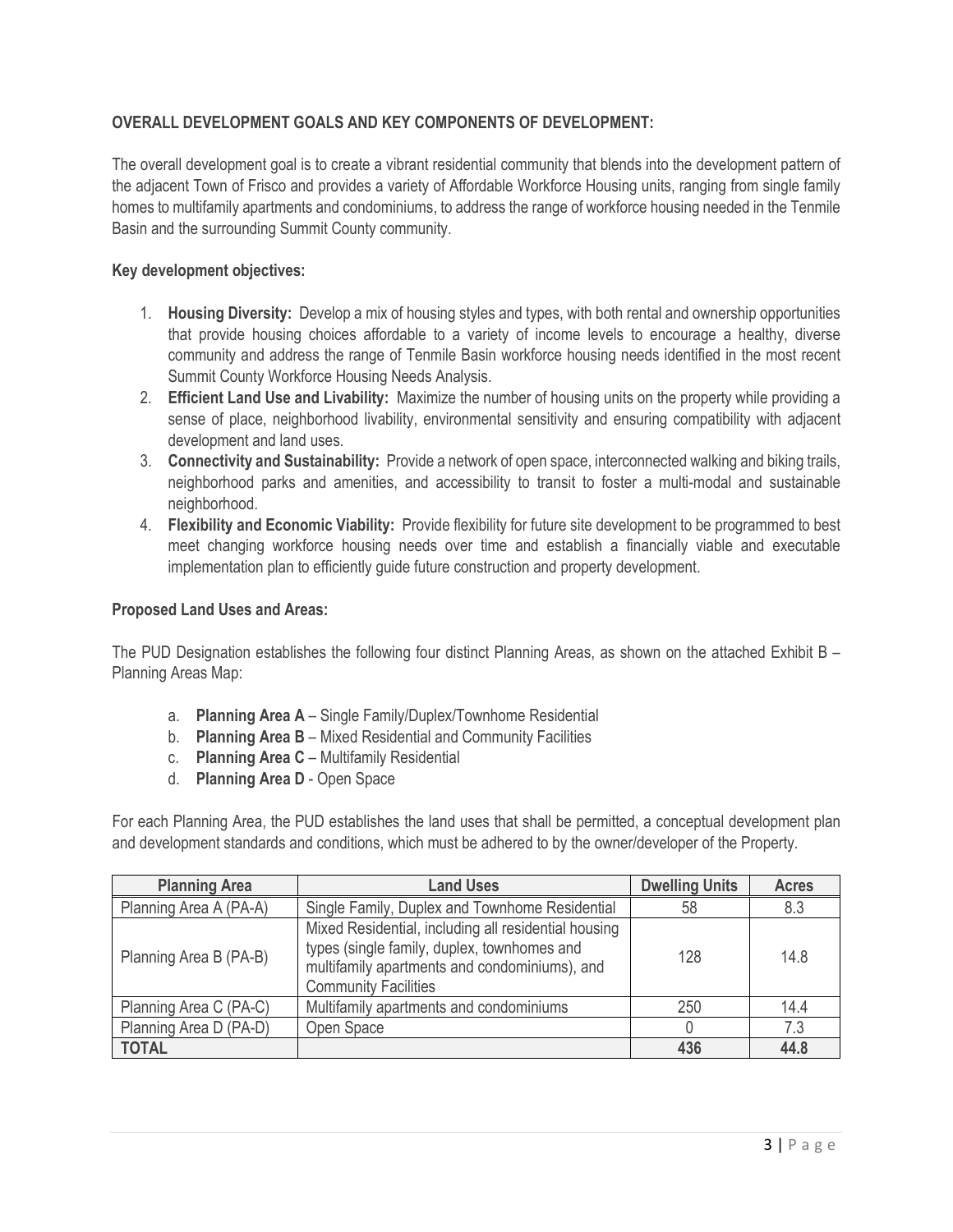## **Key Components of the Development:**

The existing character of the Dillon Dam Road and site proximity to I-70 influenced the proposed land uses for Lake Hill. Neighborhood scale is created along the Dillon Dam Road by protecting an open space buffer with natural vegetation along the road and locating single family, duplex, townhomes and smaller scale multifamily units nearest to the road. Larger scale multifamily buildings are located along I-70 to block highway noise and crate a buffer between the lower density homes and the highway.



**Site Section** 

The tallest buildings are planned along the upper portion of the site adjacent to I-70 and building height shall decrease toward the lower portions of the site adjacent to Dillon Dam Road, to preserve views to Dillon Reservoir and maintain southern solar access for all units. Structures will be designed to step with the topography and provide walk-out opportunities onto the central green belt.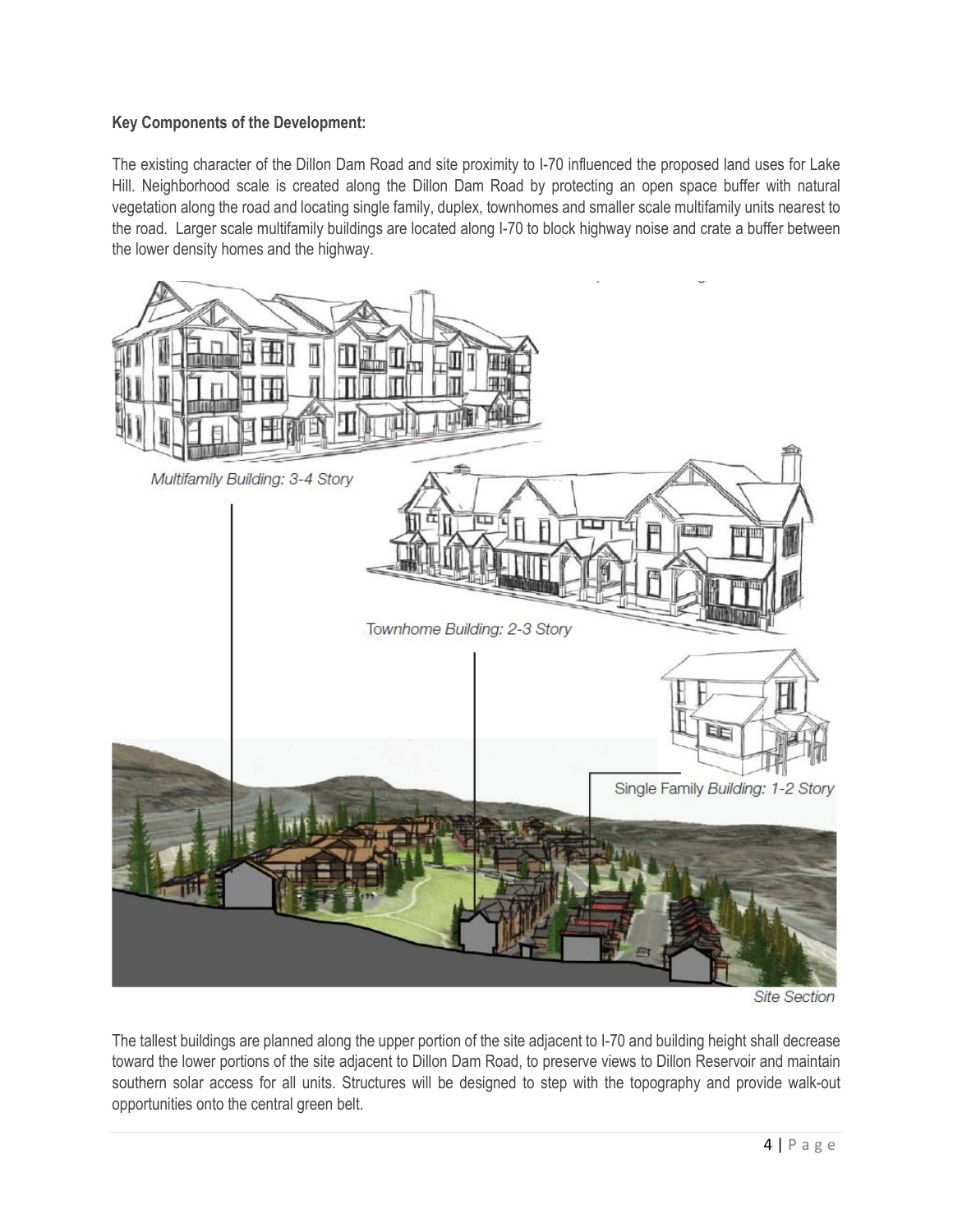#### **Number of Residential Units Proposed:**

As noted in the proposed PUD, the Lake Hill neighborhood will not exceed a total of 436 dwelling units. This is consistent with the number of proposed residential units discussed with the community during the Lake Hill master planning process and recommended in the final Lake Hill Master Plan. The PUD provides an estimated distribution of dwelling units between the planning areas, based on the conceptual development plan guidance set forth in the Lake Hill Master Plan and the Conceptual Development Plan attached to the proposed PUD as Exhibit C. Although, to maintain flexibility for the future development of the site, the PUD notes the actual number of dwelling units in each planning area will be determined at Class 4 site plan review and that dwelling units may be transferred between planning areas, provided the overall number does not exceed 436 homes in total for the property.



Map of Town of Frisco neighborhoods with scale comparisons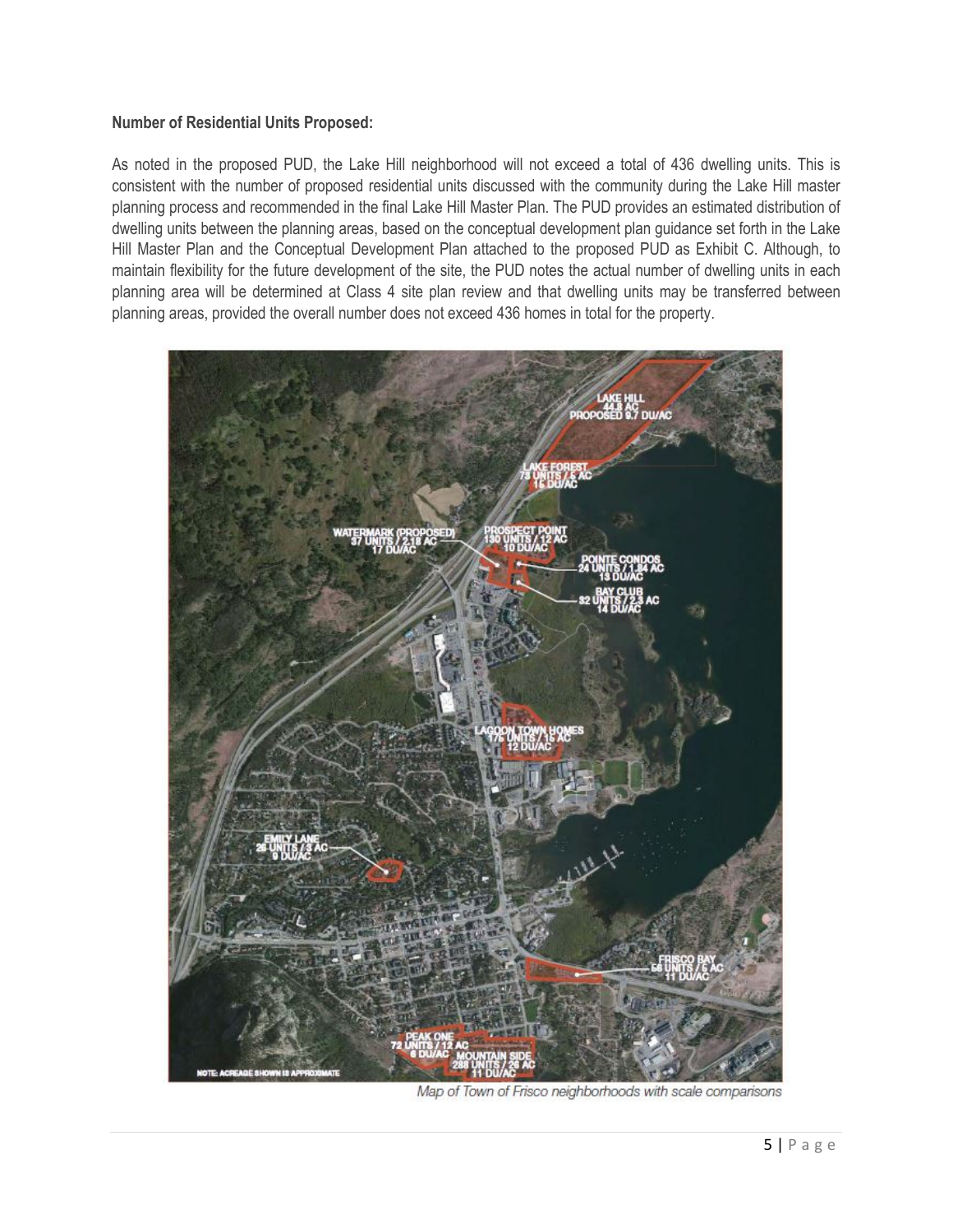## **Residential Density (units per acre):**

The proposed residential density is 436 units on 44.81 acres, which is an overall total of 9.7 units per acre. This is the cumulative density proposed on the entire property. The density of each individual Planning Area will vary depending upon the site acreage and number of dwelling units for the individual development areas authorized during future Class 4 site plan approvals.

Integrating the Lake Hill neighborhood into the Town of Frisco's existing community fabric was an important discussion during the Lake Hill master planning process. Adjacent and nearby neighborhoods were studied, along with other neighborhoods in the community that have a mix of similar residential home types. The communities nearest to Lake Hill are primarily multifamily and townhome style units. Adjacent residential communities include Lake Forest Condos and Prospect Point, which have densities of 15 dwelling units per acre and 10 units per acre.

Other neighborhoods were studied as models for creating a community with diverse housing types. When looked at together, the Peak One and Mountainside neighborhoods become a model for designing a community of single family, duplex, townhome and multifamily units at an appropriate scale for the Town of Frisco. These neighborhoods create a community covering approximately 38 acres, with an approximate density of 9.5 dwelling units per acre.

## **Planning Area Descriptions:**

Planning Area A: Allows 2-3 story single family, duplex and townhome residential structures adjacent to Dillon Dam Road and neighboring properties. The estimated number of dwelling units in Planning Area A is 58 units on approximately 8.3 acres, which is a density of approximately 7 units per acre.

Planning Area B: Allows a range of residential unit types (ranging from single family to multifamily up to 3 stories in height), to provide flexibility for future site programming based on identified housing needs, and centrally located community facilities to serve the Lake Hill Neighborhood. Permitted community facilities include a community center with uses that may include shared flexible indoor and outdoor space, community room, indoor play space, childcare center, leasing offices and property management, and storage. The estimated number of dwelling units in Planning Area B is 128 units on approximately 14.8 acres, which is a density of approximately 8.6 units per acre.

Planning Area C: Allows for 3-4 story multifamily residential buildings adjacent to I-70. The estimated number of dwelling units in Planning Area C is 250 units on approximately 14.4 acres, which is a density of approximately 17 units per acre.

Planning Area D: Provides a continuous, accessible open space that links the community east to west with trails and passive and active recreation and amenities. Permitted uses within the Open Space Tract include parks, open space and trails, playgrounds, dog parks, multi-purpose play, pavilion and fire circle. No dwelling units shall be located within the Open Space Tract.

## **Proposed Open Space and Trails:**

Planning Area D provides 7.3 acres of designated Open Space, including an approximately 4 acre central green belt and approximately 3 acres of native forest buffer on the south end of the property, which includes steep slopes and a natural drainage area. Additional open space will be provided within Planning Areas A, B and C, as shown conceptually on the Open Space Plan (Exhibit E), including open space buffers around the perimeter of the site and mini parks or pocket parks included within individual development areas.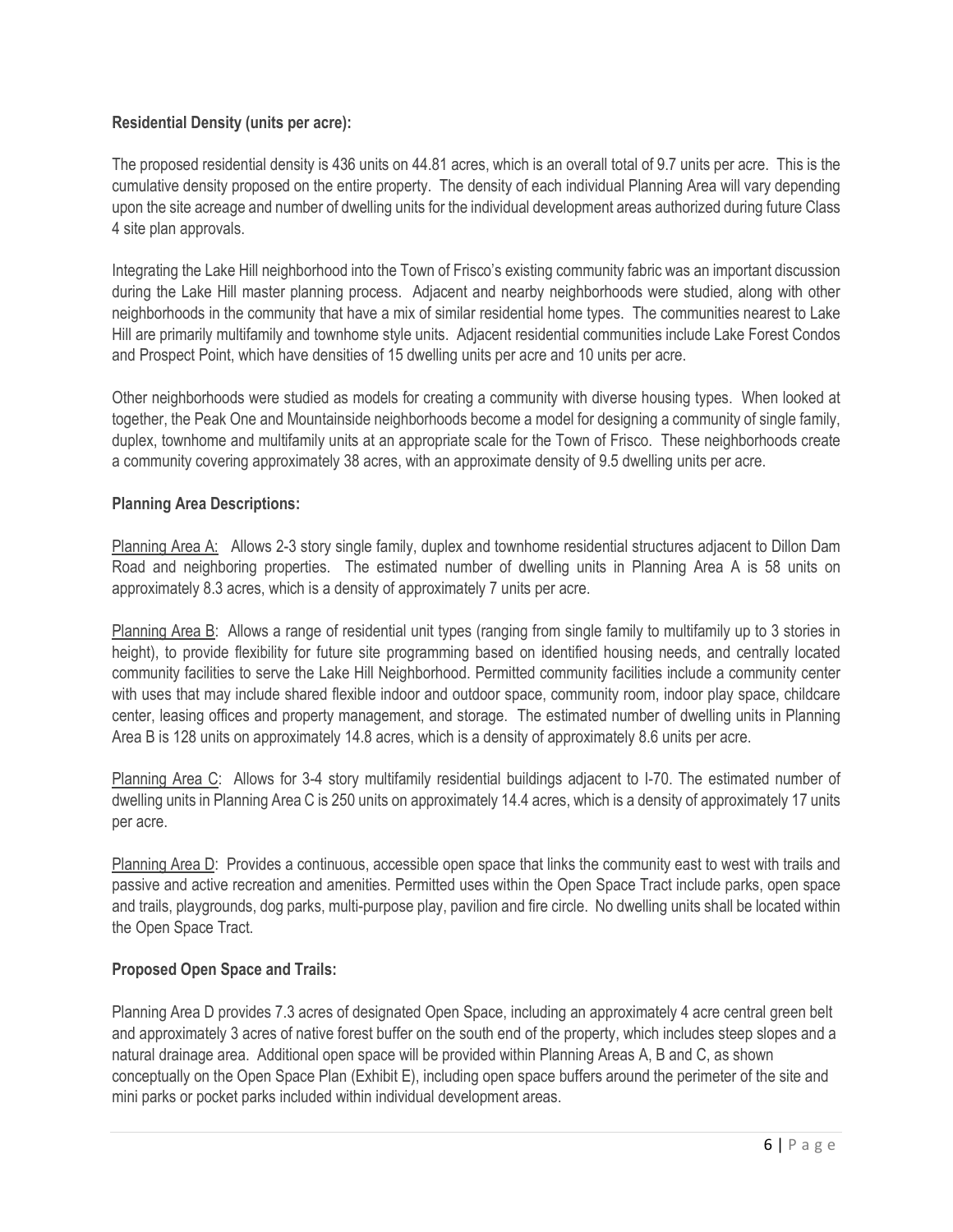The development also includes a proposed network of interconnected walking and biking trails for the benefit of Lake Hill residents, as shown conceptually on the Pedestrian and Bicycle Connections Map (Exhibit F).

## **Design Criteria**:

The draft PUD includes proposed design guidelines for neighborhood and site design, roads and streetscape design, and building design, which have been developed based on the design recommendations outlined in the Lake Hill Master Plan.

#### **Infrastructure Improvements:**

The County has recently completed a Lake Hill Impact Study to analyze onsite and offsite infrastructure needs, and is currently in the process of working with the respective utility providers to establish plans for connecting the Lake Hill neighborhood with necessary utilities. As this rezoning proposal moves through the County rezoning process and plans for extension of utilities to the site are finalized with the respective utility providers, this section of the PUD will be further developed and refined.

At this early stage in the rezoning process, the PUD document has been drafted to reflect currently anticipated plans for required infrastructure improvements, including:

- 1. Roads and Driveways
- 2. Pedestrian and Bicycle Infrastructure
- 3. Accessibility
- 4. Water Systems
- 5. Wastewater Disposal
- 6. Fire Protection and Wildfire Hazard Mitigation
- 7. Public Use Areas (Parks, Open Space, Trails and Trailheads)

Additional details will be included as they become available.

#### **Development Phasing:**

It is anticipated that design, planning, platting and construction of the Lake Hill neighborhood will be phased over several years. A recommended phasing approach is provided in the Lake Hill Master Plan and is intended to remain flexible, to allow future site development to be programmed to best meet changing workforce housing needs over time and respond to changing market conditions. Therefore, detailed phasing plans have intentionally been excluded from the proposed PUD document for this reason.

#### **Site Sustainability:**

The proposed PUD has been drafted to encourage the use of multiple principles of sustainability, to create an innovative design and energy efficient, sustainable development. Specific sustainable design features include:

- 1. Energy Efficiency and Renewable Energy
- 2. On-Site Recycling and Composting Enclosures
- 3. Water Conservation
- 4. Community Gardens